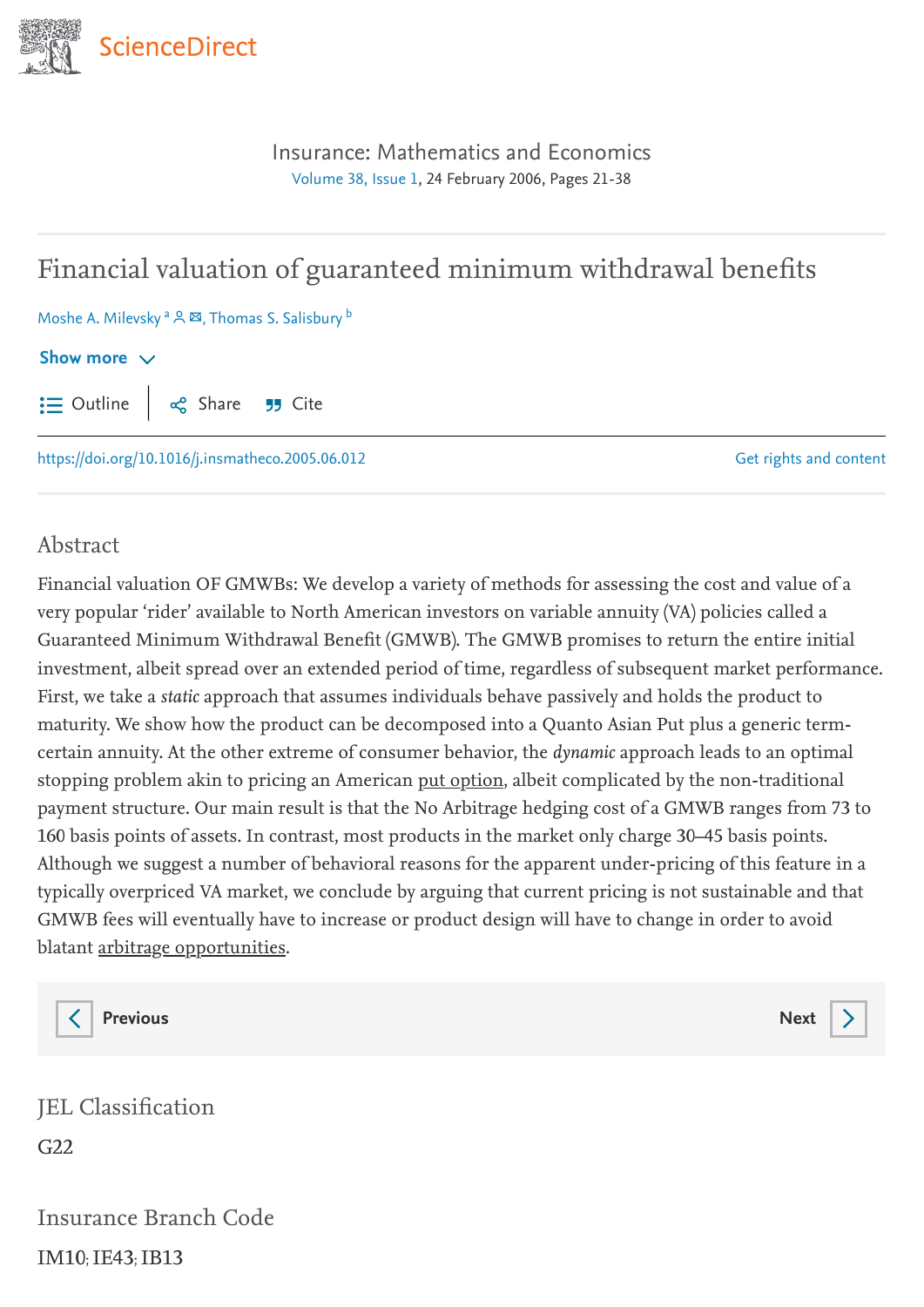#### Keywords

Portfolio insurance; Pensions; Annuities; Put options; Asian options

Recommended articles

Cited by (150)

#### Refundable income annuities: Feasibility of [money-back](https://www.sciencedirect.com/science/article/pii/S0167668722000312) guarantees

2022, Insurance: Mathematics and Economics

Show abstract  $\vee$ 

# Valuation of guaranteed minimum maturity benefits under [generalised regime-switching](https://www.sciencedirect.com/science/article/pii/S0167668722000397) models using the Fourier Cosine method

2022, Insurance: Mathematics and Economics

Show abstract  $\vee$ 

Valuing guaranteed minimum [accumulation](https://www.sciencedirect.com/science/article/pii/S0167668721001682) benefits by a change of numéraire approach 2022, Insurance: Mathematics and Economics

Show abstract  $\vee$ 

Optimal fee structure of variable [annuities](https://www.sciencedirect.com/science/article/pii/S0167668721001566) 2021, Insurance: Mathematics and Economics Show abstract  $\vee$ 

# Variable annuities: Market [incompleteness](https://www.sciencedirect.com/science/article/pii/S0167668721000408) and policyholder behavior

2021, Insurance: Mathematics and Economics

Show abstract  $\vee$ 

### Quadratic hedging for [sequential](https://www.sciencedirect.com/science/article/pii/S016763772100002X) claims with random weights in discrete time

2021, Operations Research Letters

Show abstract  $\vee$ 



View all citing [articles](http://www.scopus.com/scopus/inward/citedby.url?partnerID=10&rel=3.0.0&eid=2-s2.0-31544482733&md5=35a7d4d3327447b5ab201ba9cd5010b9) on Scopus

[View](https://www.sciencedirect.com/science/article/pii/S0167668705000910) full text